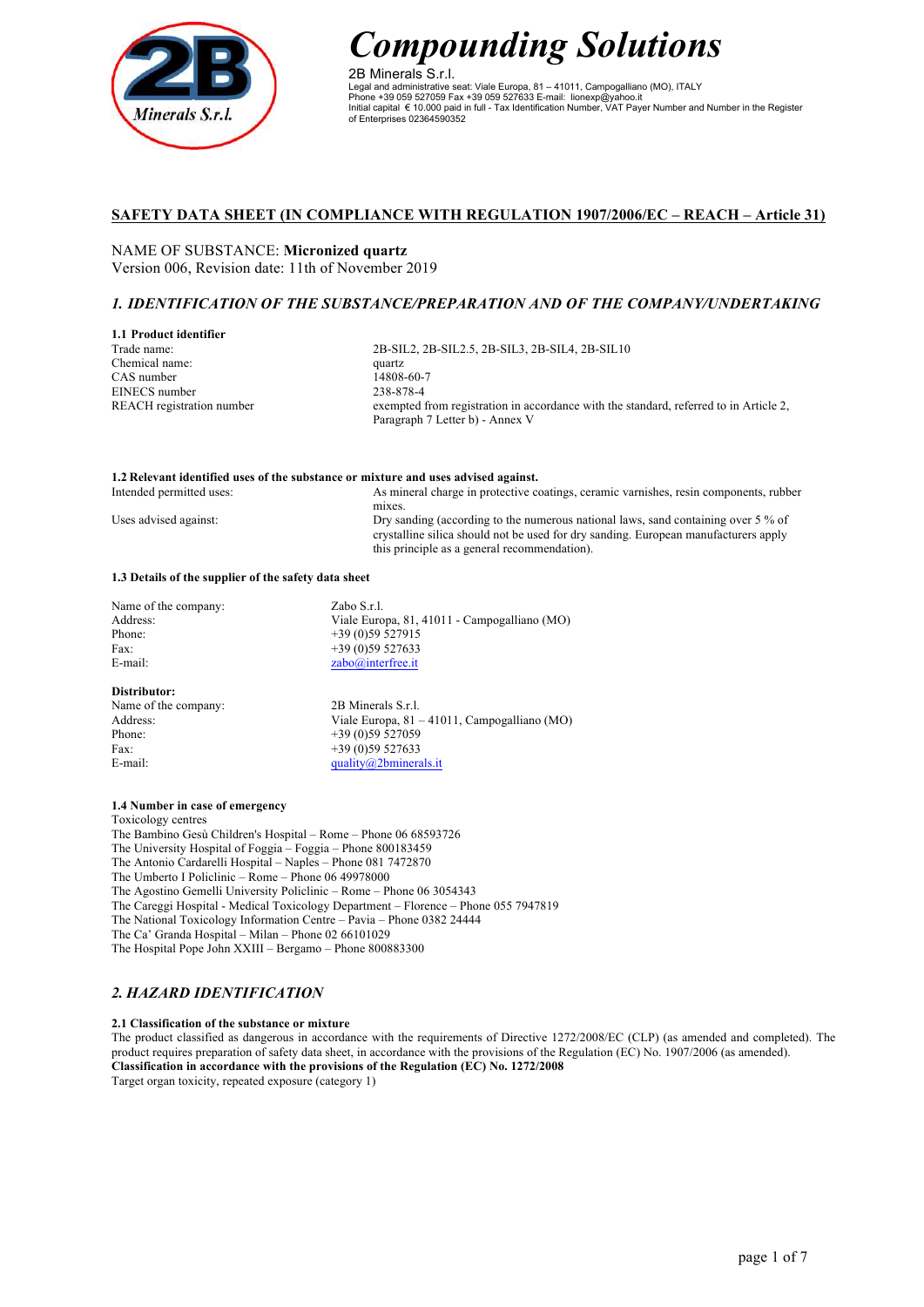

2B Minerals S.r.l. Legal and administrative seat: Viale Europa, 81 – 41011, Campogalliano (MO), ITALY Phone +39 059 527059 Fax +39 059 527633 E-mail: lionexp@yahoo.it Initial capital € 10.000 paid in full - Tax Identification Number, VAT Payer Number and Number in the Register of Enterprises 02364590352

**2.2 Label elements**

Hazard pictograms Warning Attention<br>Hazard statements H372: Ca



H372: Causes damage to organs (lungs) through prolonged or repeated exposure (inhalation) Precautionary statements P260: Do not breathe dust P314: Get medical advice/attention if you feel unwell

## **2.3 Other hazards**

Can cause damages to cornea by abrasion. PBT and vPvB assessment: no data available.

## *3. COMPOSITION/INFORMATION ON INGREDIENTS*

## **3.1 Chemical identity**

| Chemical name:    | Alpha-quartz $> 90\%$                                    |
|-------------------|----------------------------------------------------------|
| Synonyms:         | Crystalline silica, Tripolite, Rock crystal, Chalcedony. |
| Chemical formula: | SiO <sub>2</sub>                                         |
| CAS number        | 14808-60-7                                               |
| EC number         | 238-878-4                                                |
|                   |                                                          |

The product contains crystalline silica (respirable fraction, CAS 14808-60-7, CE 238-878-4) classified as STOT RE 1 (H372i) in concentrations higher than 10%.

The percentage of free crystalline silica (respirable fraction) - indicated above - was conservatively calculated considering the entire granulometric fraction with the average diameter of below 10 µm as respirable. This is in accordance with what is claimed by ACGIH (*American Conference of Governmental Industrial Hygienists*), whose opinion is that 100% of the inhaled dust with the granulometry larger than 10 µm does not reach the lungs. For detail information on the real granulometric composition of the product please contact the supplier.

The complete classification and hazard statements are included in section 16.

# *4. FIRST AID MEASURES*

## **4.1 Description of first aid measures**

| Skin contact: | Wash with water and soap. If skin irritation occurs: seek medical attention.                                        |
|---------------|---------------------------------------------------------------------------------------------------------------------|
| Eye contact:  | Rinse with plenty of water for at least 15 minutes, lifting the upper and lower eyelids. Seek                       |
|               | medical attention if irritation persists.                                                                           |
| Ingestion:    | If the person did not lose consciousness, rinse mouth with water. When symptoms occur:<br>seek medical attention.   |
| Inhalation:   | Move the victim away from the hazard zone to fresh air. In case of respiration problems,<br>seek medical attention. |

## **4.2 Most important symptoms and effects both acute and delayed**

A prolonged exposition and/or a massive inhalation of respirable free crystalline silica may cause pulmonary fibrosis, usually known as silicosis. The principle symptoms of silicosis are cough and shortness of breath. An increase of the risk of pulmonary cancer was noticed in people affected by silicosis.

## **4.3 Indication of any immediate medical attention and special treatment needed**

Where necessary, seek medical attention and hand over this safety data sheet to a doctor. Treatment depending on symptoms. No special recommendations.

## *5. FIRE-FIGHTING MEASURES*

**5.1 Extinguishing media**

The product is refractory. **Proper extinguishing media:** Use an extinguishing medium adapted to the nature of fire. **Improper extinguishing media:**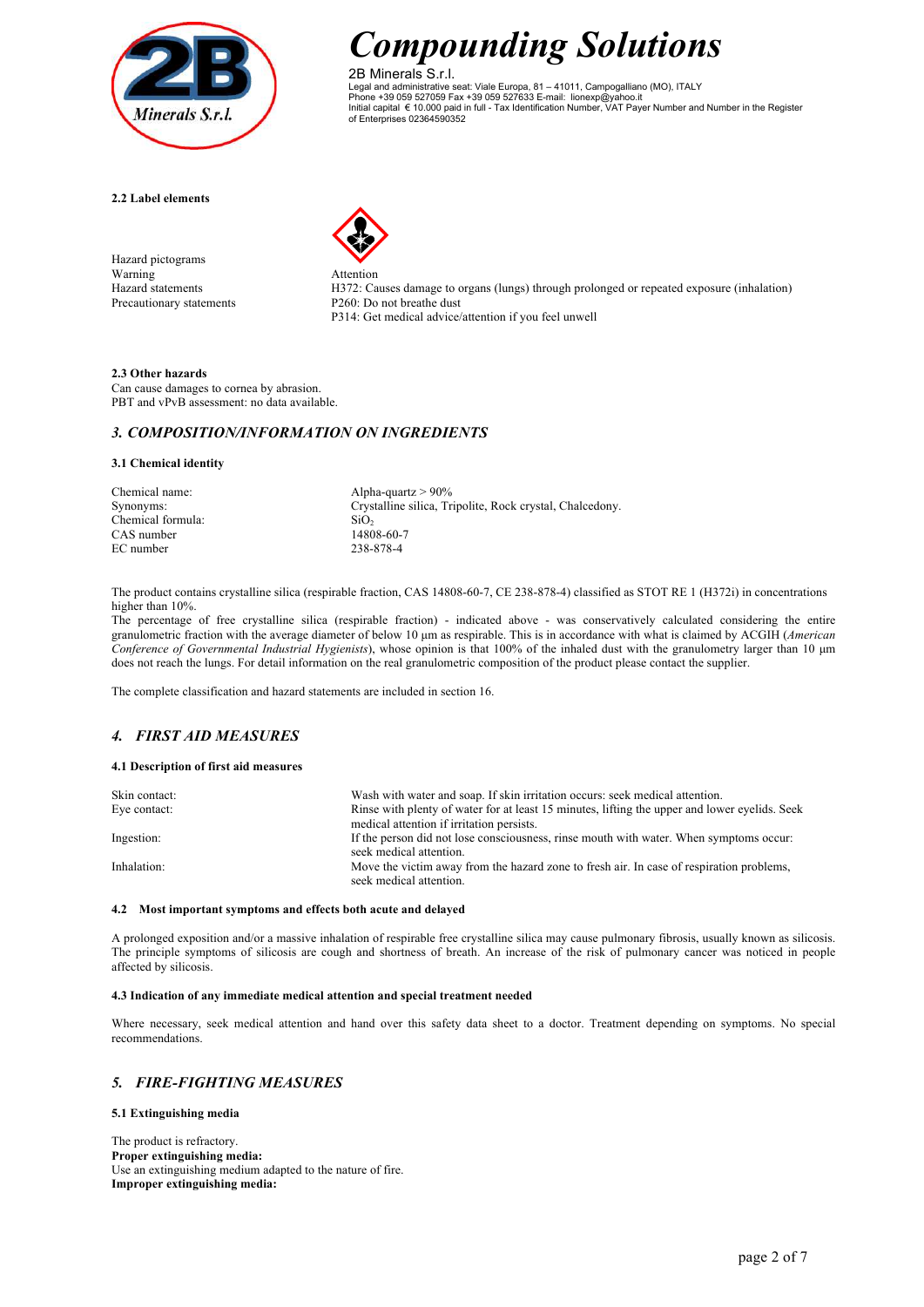

2B Minerals S.r.l. Legal and administrative seat: Viale Europa, 81 – 41011, Campogalliano (MO), ITALY Phone +39 059 527059 Fax +39 059 527633 E-mail: lionexp@yahoo.it Initial capital € 10.000 paid in full - Tax Identification Number, VAT Payer Number and Number in the Register of Enterprises 02364590352

No information available.

#### **5.2 Special hazards arising from the substance or mixture**

The nature of degradation products is unknown.

#### **5.3 Advice for fire-fighters**

Use complete fire protection. Extinguishing water should not be drained to the sewerage system. Contaminated extinguishing water and fire residues should be disposed in accordance with the laws in force. **Equipment**

Working clothes fit for fire fighting, open circuit compressed air breathing apparatus (EN 137) equipped with fire protection (EN 469), protective gloves for fire-fighters (EN 659) and fire-fighter's footwear (HO A29 or A30).

## *6. ACCIDENTAL RELEASE MEASURES*

#### **6.1 Personal precautions, protective equipment and emergency procedures**

Use personal protective equipment. Evacuate the persons to a safe place. Avoid dust formation. Provide appropriate ventilation.

#### **6.2 Environmental precautions**

Avoid release of material and its contact with soil, watercourses, sewerage systems. In case of release of materials into watercourses, soil or sewerage system, inform competent authorities.

#### **6.3 Methods and materials for containment and cleaning up**

Recycle, where possible. Waste should be disposed of according to the laws in force. In order to prevent dust formation, avoid dry cleaning and use wet cleaning systems or vacuum cleaners.

#### **6.4 Reference to other sections**

Information concerning personal protective equipment, see: section 8. Disposal, see: section 13.

## *7. HANDLING AND STORAGE*

#### **7.1 Precautions for safe handling**

Avoid dust formation. Avoid contact with eyes and skin. Provide proper ventilation in areas where dust formation is likely. In case of insufficient ventilation, use suitable respiratory protective equipment (see: section 8). Empty containers with product residues may be dangerous.

#### **7.2 Conditions for safe storage, including any incompatibilities**

Technical measures/precautions: provide removal of dust formed during loading to silos. Keep the product in closed containers or bags, preventing their accidental release. Store in a cool and dry place with good ventilation. Protect against moisture. Store in the original unopened container.

#### **7.3 Specific end use(s)**

No information available.

## *8. EXPOSURE CONTROLS/PERSONAL PROTECTION*

#### **8.1 Control parameters**

At workplaces where dust is dispersed, observe the exposure limits determined in the laws in force (for example: total dust, respirable dust, crystalline silica respirable dust). Crystalline silica respirable dust: OEL (EU) =  $0.1 \text{ mg/m}$ 3 (inhalable fraction, 8h)

#### **8.2 Exposure controls**

Recommended technical controls: Provide proper ventilation and filtration in areas where dust formation is likely. Respect the limits for the emissions in the atmosphere. Wash hands carefully before breaks and after work. Take off and wash the dusted clothing.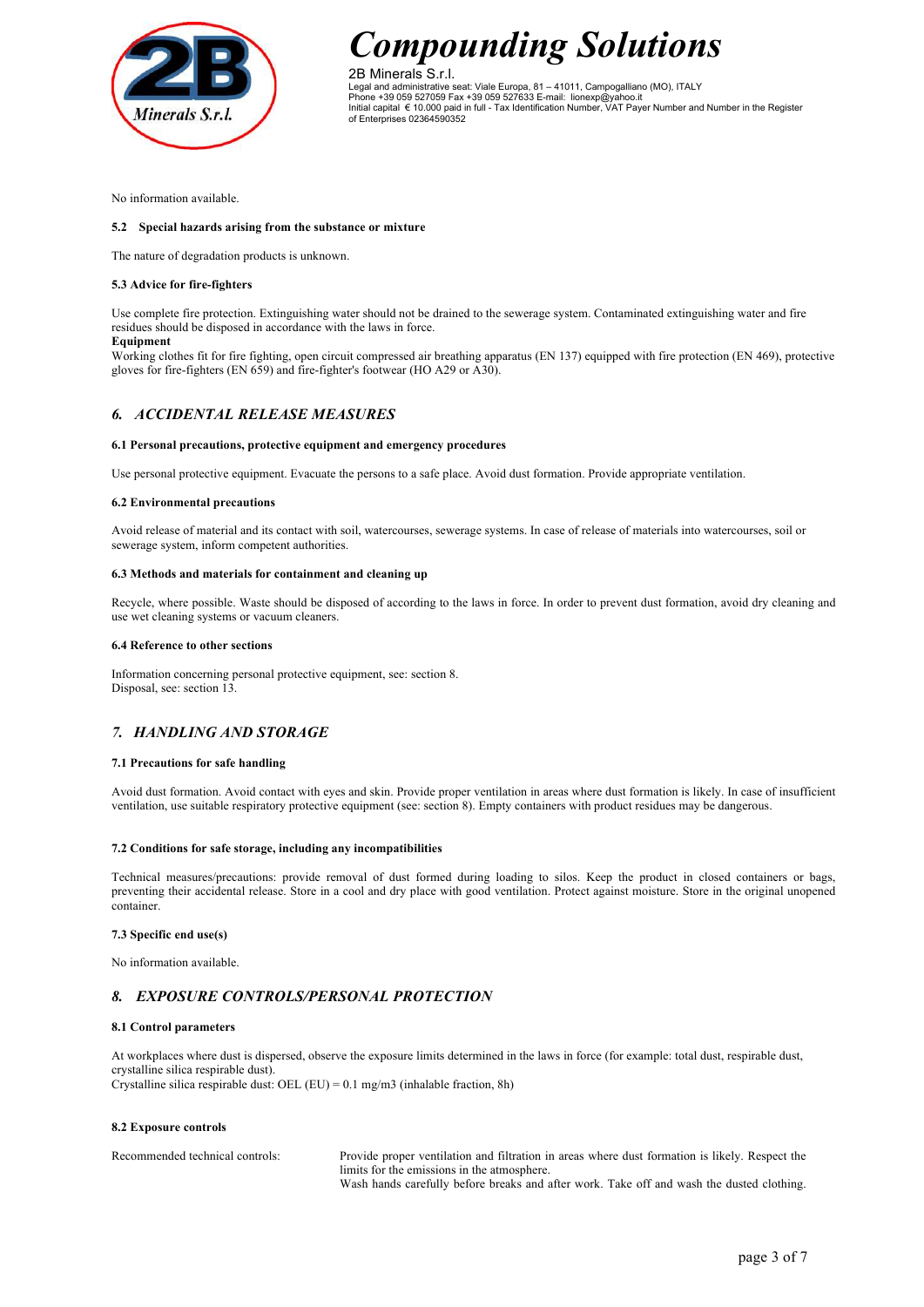

2B Minerals S.r.l. Legal and administrative seat: Viale Europa, 81 – 41011, Campogalliano (MO), ITALY<br>Phone +39 059 527059 Fax +39 059 527633 E-mail: lionexp@yahoo.it<br>Initial capital € 10.000 paid in full - Tax Identification Number, VAT

See also section 7.

| Respiratory protection:          | In case of exposure to dust concentrations higher than limits, use appropriate respiratory<br>protective equipment with protection level or meeting the requirements of the relevant EC<br>standards (facial, filtering, certified according to EN 149 or dust mask, certified according to<br>EN 140). In case of insufficient ventilation the use of appropriate breathing apparatus is<br>recommended. We recommend to use a facial mask covering the mouth and the nose,<br>equipped with the P3 filter (UNI EN 143). |
|----------------------------------|---------------------------------------------------------------------------------------------------------------------------------------------------------------------------------------------------------------------------------------------------------------------------------------------------------------------------------------------------------------------------------------------------------------------------------------------------------------------------------------------------------------------------|
| Eye protection:                  | During work with the product, wear protective glasses with lateral protection wings, meeting<br>the requirements of UNI EN 166.                                                                                                                                                                                                                                                                                                                                                                                           |
| Hand protection:                 | Normally not required.                                                                                                                                                                                                                                                                                                                                                                                                                                                                                                    |
| Skin protection:                 | Normally not required.                                                                                                                                                                                                                                                                                                                                                                                                                                                                                                    |
| Environmental exposure controls: | Avoid dust formation, prevent wind dispersal.                                                                                                                                                                                                                                                                                                                                                                                                                                                                             |

# *9. PHYSICAL AND CHEMICAL PROPERTIES*

## **9.1 Information on basic physical and chemical properties**

| Appearance and colour:                 | Solid, dust, white                                                 |
|----------------------------------------|--------------------------------------------------------------------|
| Odour:                                 | Odourless                                                          |
| Odour threshold:                       | Not applicable                                                     |
| $pH$ :                                 | 7 (water suspension)                                               |
| Melting point:                         | 1500°C-1700°C                                                      |
| Boiling point/range:                   | $2230^{\circ}$ C                                                   |
| Flash point:                           | Not applicable                                                     |
| Evaporation rate:                      | Not applicable, solid                                              |
| (Solid/gas) flammability:              | Not applicable to inorganic substances                             |
| Flammability/explosive limits:         | Not applicable                                                     |
| Vapour pressure:                       | Not applicable to substances with a melting point $>300^{\circ}$ C |
| Vapour density:                        | Not applicable                                                     |
| Relative density:                      | $2,635 - 2,660$ g/cm3                                              |
| Solubility:                            | $0.45\%$ in water                                                  |
|                                        | Soluble in hydrofluoric acid                                       |
| Partition coefficient n-octanol/water: | Not applicable, inorganic substance                                |
| Auto-ignition temperature:             | Not applicable, substance is not auto-igniting                     |
| Decomposition temperature:             | Not applicable to substances with a melting point $>300^{\circ}$ C |
| Viscosity:                             | Not applicable                                                     |
| Explosive properties:                  | Non-explosive                                                      |
| Oxidising properties:                  | Non-oxidizing                                                      |
| 9.2. Other information                 |                                                                    |

Content of SiO2%:  $> 99\%$ Shape: Angular<br>Granulometry: 97% bety Total dust (average diameter  $< 10 \text{ }\mu\text{m}$ ):  $> 75 \%$ <br>Total dust (average diameter  $< 5 \text{ }\mu\text{m}$ ):  $> 50 \%$ Total dust (average diameter  $\leq 5 \text{ }\mu\text{m}$ ): Molecular mass: 60,1

97% between 0 and 30 microns<br>> 75 %

## *10. STABILITY AND REACTIVITY*

## **10.1 Reactivity**

No special reaction with other substances under normal use and storage conditions.

## **10.2 Chemical stability**

Product stable under normal use and storage conditions.

#### **10.3 Possibility of hazardous reactions**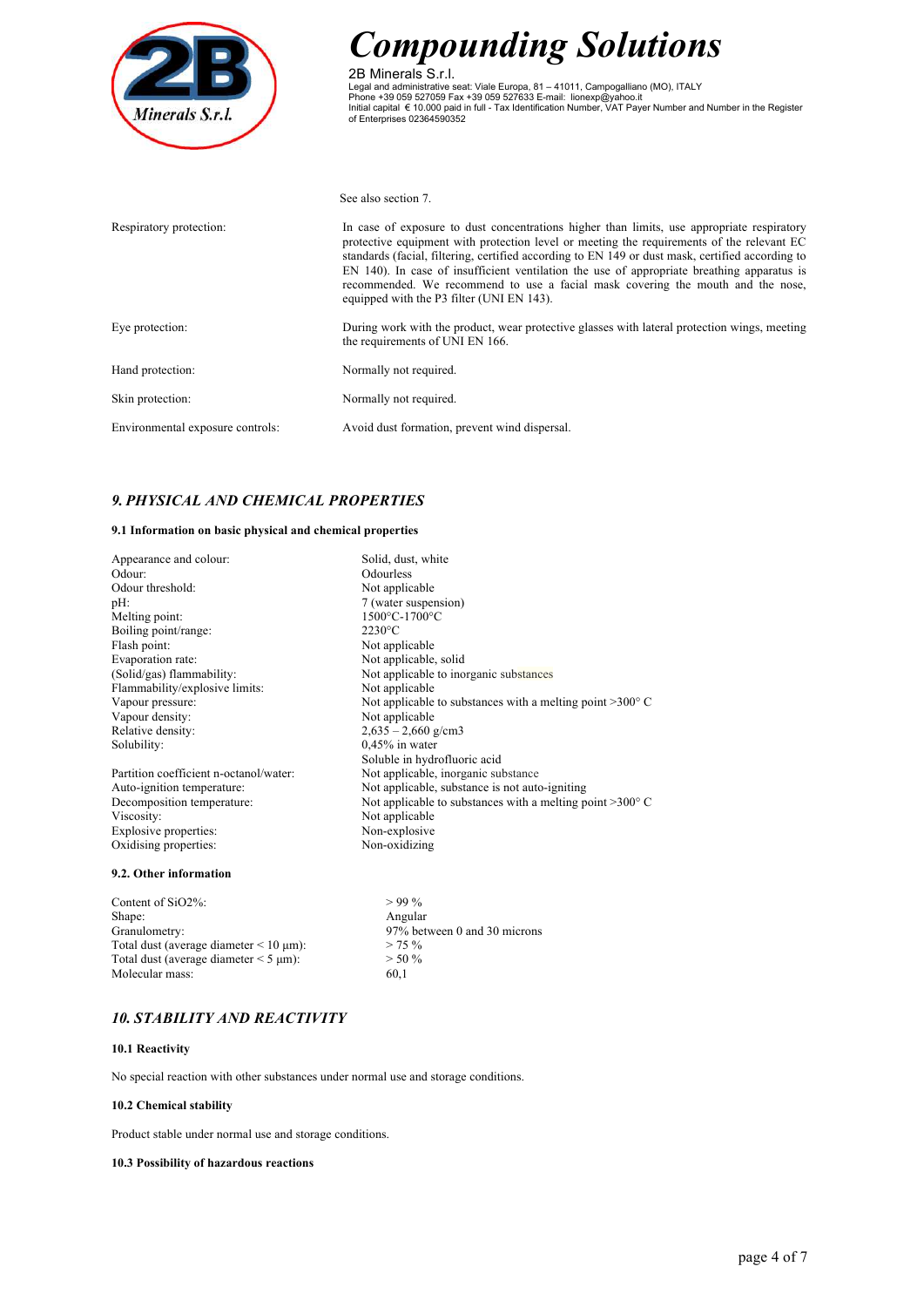

2B Minerals S.r.l. Legal and administrative seat: Viale Europa, 81 – 41011, Campogalliano (MO), ITALY Phone +39 059 527059 Fax +39 059 527633 E-mail: lionexp@yahoo.it Initial capital € 10.000 paid in full - Tax Identification Number, VAT Payer Number and Number in the Register of Enterprises 02364590352

No hazardous reactions under normal use and storage conditions.

**10.4 Conditions to avoid**

Avoid dust formation.

#### **10.5 Incompatible materials**

No information available.

#### **10.6 Hazardous decomposition products**

Under normal use and storage conditions, there are no hazardous decomposition products. Under specific conditions, in particular, at high temperatures, alpha-quartz may be converted into cristobalite or tridymite.

## *11. TOXICOLOGICAL INFORMATION*

## **11.1 Information on toxicological effects**

No detailed data on the product available.

#### **Acute toxicity**

LC50 Mixture (vapour inhalation): Not classified (no significant components). LC50 Mixture (vapour/dust inhalation): Not classified (no significant components). LD50 Mixture (oral contact): Not classified (no significant components). LD50 Mixture (skin contact): Not classified (no significant components). **Skin corrosion/irritation** Classification criteria for this hazard class are not met. **Serious eye damage/irritation** Classification criteria for this hazard class are not met. **Respiratory or skin sensitisation** Classification criteria for this hazard class are not met. **Germ cell mutagenicity** Classification criteria for this hazard class are not met. **Carcinogenicity** Classification criteria for this hazard class are not met. **Reproductive toxicity** Classification criteria for this hazard class are not met. **Specific target organ toxicity (STOT) — single exposure** Classification criteria for this hazard class are not met. **Specific target organ toxicity (STOT) — repeated exposure** In case of prolonged or repeated exposure, the product causes lung damage. Due to prolonged exposure, crystalline silica causes silicosis or other lung diseases. **Aspiration hazard** Classification criteria for this hazard class are not met.

Impact on health

Prolonged and/or massive inhalation of dust containing free respirable crystalline silica may cause silicosis, nodular pulmonary fibrosis due to the deposition of respirable crystalline silica particles in the lung alveoli.

In 1997 IARC (International Agency for Research on Cancer) put crystalline silica on list of substances having carcinogenic effect on humans, but indicated that "carcinogenicity in humans has not been found in all analysed industrial conditions. Carcinogenic effect depends on characteristics of crystalline silica or external factors referring to the biological and physical condition of both the environment and humans".

IOM (Occupational Medicine Institute) declared that "the data following the epidemiological studies is inadequate to determine whether crystalline silica should be considered carcinogenic in humans, and it is possible to observe sensitivity to risk of lung cancer in persons suffering from silicosis, even if it is impossible to determine its direct impact".

SCOEL (European Commission's Scientific Committee for Occupational Exposure Limits) in 2002 affirmed that "the main effect in humans of the inhalation of respirable crystalline silica is silicosis. There is sufficient information to conclude that the relative lung cancer risk is increased in persons with silicosis (and apparently, not in employees without silicosis who are exposed to silica dust in quarries and ceramic industry). Therefore, preventing the onset of silicosis will also reduce cancer risk (...)".

# *12. ECOTOXICOLOGICAL INFORMATION*

There are no data on ecotoxicity of quartz, a substance often present in the environment. It is not possible to predict the detailed and negative environmental effects.

## **12.1 Toxicity**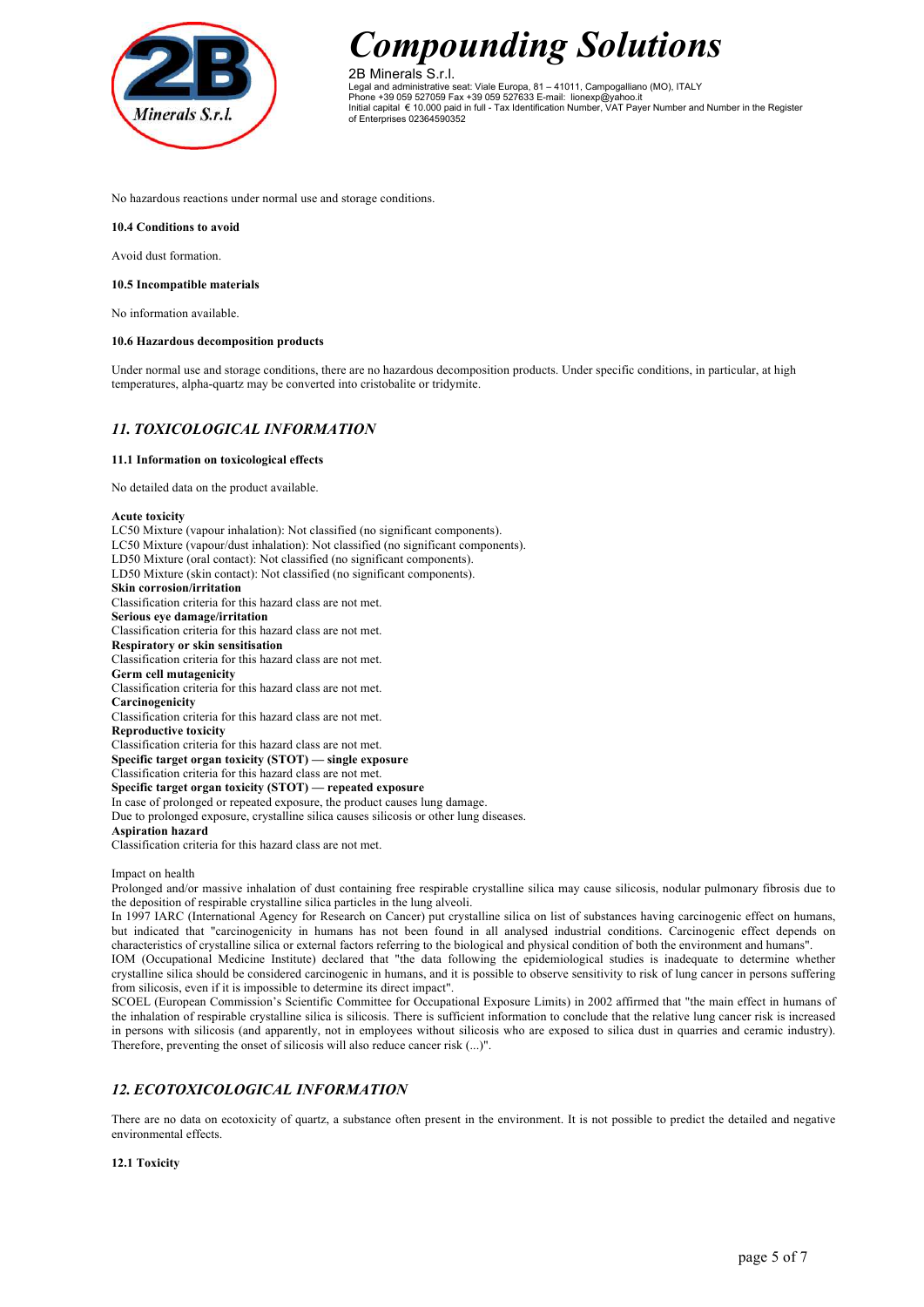

2B Minerals S.r.l. Legal and administrative seat: Viale Europa, 81 – 41011, Campogalliano (MO), ITALY Phone +39 059 527059 Fax +39 059 527633 E-mail: lionexp@yahoo.it Initial capital € 10.000 paid in full - Tax Identification Number, VAT Payer Number and Number in the Register of Enterprises 02364590352

No information available.

## **12.2 Persistence and degradability**

No information available.

#### **12.3 Bioaccumulative potential**

No information available.

#### **12.4 Mobility in soil**

No information available.

## **12.5 Results of PBT and vPvB assessment**

PBT and vPvB assessment: not applicable.

#### **12.6 Other adverse effects**

No important effects or known critical hazards.

## *13. DISPOSAL CONSIDERATIONS*

#### **13.1 Waste treatment methods**

Disposal of residues/ unused product: can be disposed of in dumps in compliance with the laws in force. The material must be covered to prevent emission of dust. Recycling is preferable to elimination, where possible. Observe the laws currently in force. Packaging: comply with the regulations concerning recyclable materials. In any event, it is necessary to prevent dust formation due to residues present in the packing, and to provide the worker with adequate protection. Observe the laws currently in force.

## *14. TRANSPORT INFORMATION*

**14.1 UN number**

Not applicable.

**14.2 UN proper shipping name**

Not applicable.

**14.3 Transport hazard class(es)**

Not applicable.

**14.4 Packing group**

Not applicable.

## **14.5 Environmental hazards**

Not applicable.

**14.6 Special precautions for user**

Not applicable.

**14.7 Transport in bulk according to Annex II of MARPOL and the IBC Code**

Not applicable.

## *15. REGULATORY INFORMATION*

#### **15.1 Safety, health and environmental regulations/legislation specific for the substance or mixture**

Information regarding the laws may not be comprehensive. This product may be subject to other regulations.